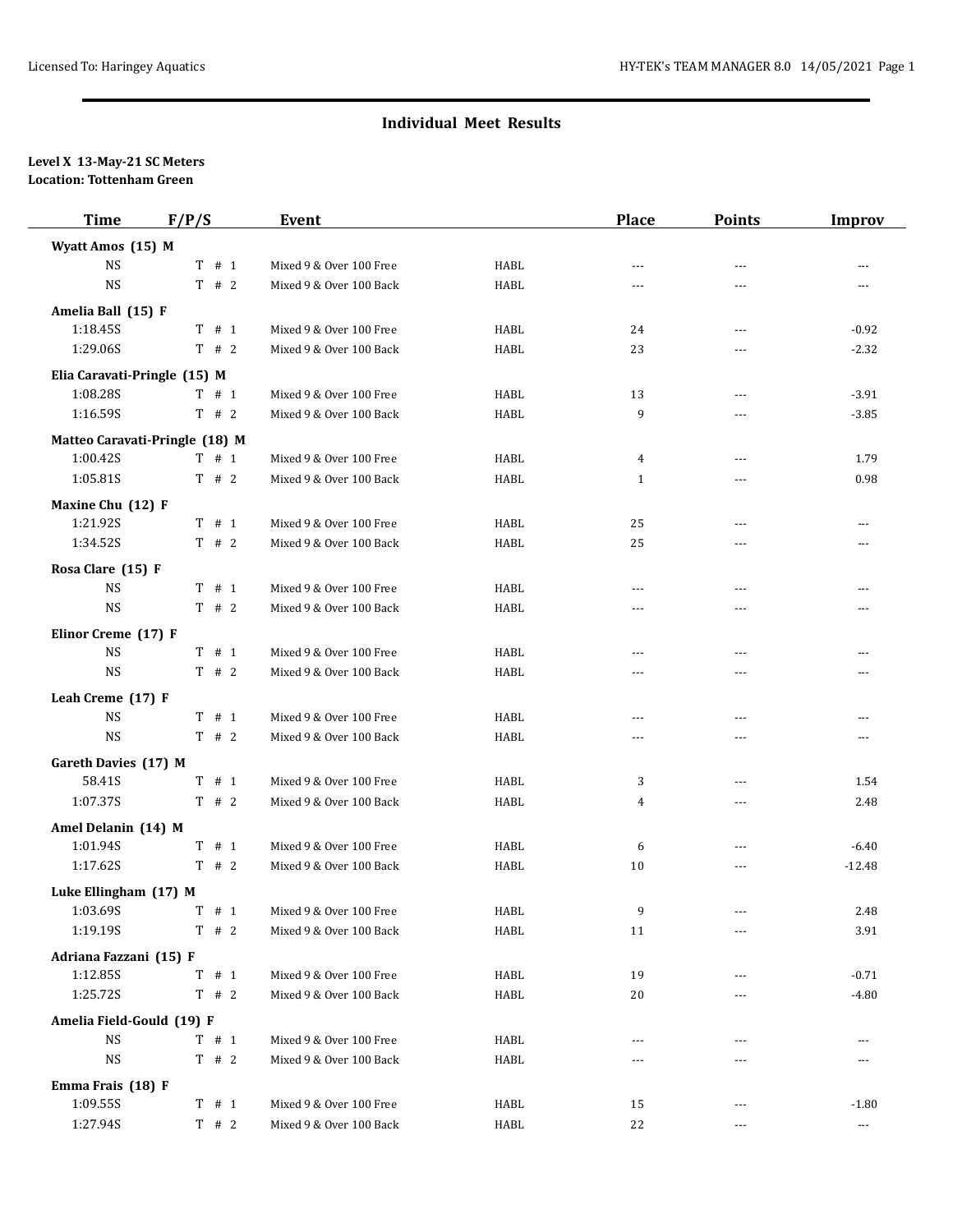## **Individual Meet Results**

#### **Level X 13-May-21 SC Meters Location: Tottenham Green**

| <b>Time</b>                 | F/P/S                         | Event                   |             | Place          | <b>Points</b>  | <b>Improv</b> |
|-----------------------------|-------------------------------|-------------------------|-------------|----------------|----------------|---------------|
|                             | Miranda Gomez-Velasco (17) F  |                         |             |                |                |               |
| 1:14.84S                    | T # 1                         | Mixed 9 & Over 100 Free | <b>HABL</b> | 23             | $---$          | 3.96          |
| 1:33.70S                    | $T$ # 2                       | Mixed 9 & Over 100 Back | <b>HABL</b> | 24             | ---            | 5.28          |
| Annabella Grant (18) F      |                               |                         |             |                |                |               |
| 1:11.32S                    | # 1<br>T                      | Mixed 9 & Over 100 Free | <b>HABL</b> | 17             | $---$          | 1.60          |
| 1:24.50S                    | $T$ # 2                       | Mixed 9 & Over 100 Back | <b>HABL</b> | 18             | $- - -$        | $-0.20$       |
| Maja Grzybek (14) F         |                               |                         |             |                |                |               |
| 1:07.63S                    | $T$ # 1                       | Mixed 9 & Over 100 Free | HABL        | 12             | $\overline{a}$ | $-0.90$       |
| 1:22.06S                    | T # 2                         | Mixed 9 & Over 100 Back | HABL        | 15             | ---            | $-1.46$       |
|                             | Arun Hamilton McMahon (16) M  |                         |             |                |                |               |
| 1:01.21S                    | T # 1                         | Mixed 9 & Over 100 Free | <b>HABL</b> | 5              | $\overline{a}$ | $-1.48$       |
| 1:06.57S                    | T # 2                         | Mixed 9 & Over 100 Back | <b>HABL</b> | $\overline{2}$ | ---            | 0.01          |
| Max Hanson (18) M           |                               |                         |             |                |                |               |
| 56.90S                      | $T$ # 1                       | Mixed 9 & Over 100 Free | HABL        | 2              | ---            | 0.69          |
| 1:13.37S                    | T # 2                         | Mixed 9 & Over 100 Back | HABL        | 6              | $\overline{a}$ | 6.19          |
|                             | Stephen Harden-Wilson (16) M  |                         |             |                |                |               |
| 1:02.90S                    | $T$ # 1                       | Mixed 9 & Over 100 Free | HABL        | 7              | $\overline{a}$ | $-1.55$       |
| 1:11.01S                    | T # 2                         | Mixed 9 & Over 100 Back | HABL        | 5              | ---            | $-1.10$       |
|                             | Rosina Hegarty-Morrish (17) F |                         |             |                |                |               |
| 1:12.90S                    | $T$ # 1                       | Mixed 9 & Over 100 Free | HABL        | 20             |                | $-0.30$       |
| 1:23.34S                    | T # 2                         | Mixed 9 & Over 100 Back | HABL        | 17             | ---            | 0.40          |
| Josie Hesketh (13) F        |                               |                         |             |                |                |               |
| 1:11.69S                    | T # 1                         | Mixed 9 & Over 100 Free | HABL        | 18             | ---            | $-2.18$       |
| 1:19.50S                    | $T$ # 2                       | Mixed 9 & Over 100 Back | <b>HABL</b> | 12             | $---$          | $-1.01$       |
| Jamie Holland (15) M        |                               |                         |             |                |                |               |
| 1:05.80S                    | $T$ # 1                       | Mixed 9 & Over 100 Free | HABL        | 10             | $---$          | $-3.10$       |
| 1:21.68S                    | $T$ # 2                       | Mixed 9 & Over 100 Back | HABL        | 14             | ---            | $-1.94$       |
| Kathryn Holland (15) F      |                               |                         |             |                |                |               |
| 1:13.38S                    | $T$ # 1                       | Mixed 9 & Over 100 Free | <b>HABL</b> | 21             | $\overline{a}$ | $-1.12$       |
| 1:25.88S                    | $T$ # 2                       | Mixed 9 & Over 100 Back | <b>HABL</b> | 21             | ---            | 0.34          |
| Haydn Hoole (17) M          |                               |                         |             |                |                |               |
| 56.48S                      | $T$ # 1                       | Mixed 9 & Over 100 Free | HABL        | $\mathbf{1}$   | ---            | 0.82          |
| 1:07.19S                    | $T$ # 2                       | Mixed 9 & Over 100 Back | HABL        | 3              | $---$          | 2.82          |
| Tatiana Isaza Ocampo (16) F |                               |                         |             |                |                |               |
| 1:10.31S                    | T # 1                         | Mixed 9 & Over 100 Free | HABL        | 16             | $---$          | 1.81          |
| 1:21.50S                    | T # 2                         | Mixed 9 & Over 100 Back | HABL        | 13             |                | 3.37          |
| Faith Jones (15) F          |                               |                         |             |                |                |               |
| <b>NS</b>                   | T # 1                         | Mixed 9 & Over 100 Free | HABL        | ---            | ---            | ---           |
| <b>NS</b>                   | T # 2                         | Mixed 9 & Over 100 Back | HABL        | ---            | ---            | ---           |
| Leila Mentesh (18) F        |                               |                         |             |                |                |               |
| 1:13.42S                    | T # 1                         | Mixed 9 & Over 100 Free | HABL        | 22             | ---            | 0.54          |
| 1:23.27S                    | T # 2                         | Mixed 9 & Over 100 Back | HABL        | 16             | $---$          | 0.02          |